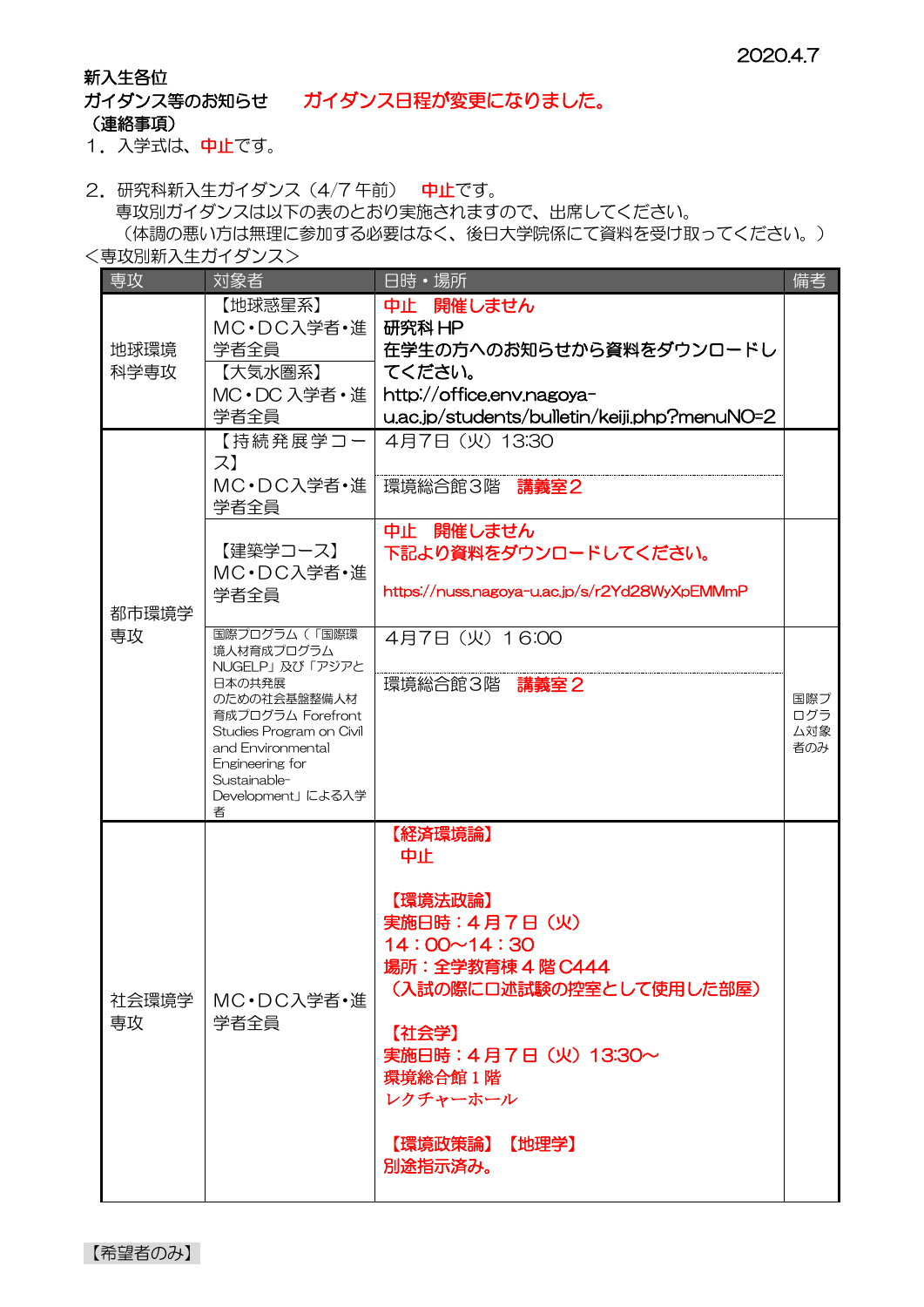| <b>専攻</b> | 対象者                                           | 日時・場所          | 備者 |
|-----------|-----------------------------------------------|----------------|----|
| 全専攻       | 統合環境学特別コース希望者(DC 4月9日(木)17:00<br>入学者·進学者のみ対象) | 環境総合館1階 レクチャーホ |    |

3. 学生証及び名古屋大学ID·パスワードは 4月10日(金)に専攻ごとに下記時間帯にて交付し ます。

2020年4月10日(金)の各専攻指定時間(時間厳守)

| 専攻     | 時間                 | 場所                |
|--------|--------------------|-------------------|
| 地球環境科学 | $10:30 \sim 11:30$ | 環境総合館 1 階レクチャーホール |
| 都市環境学  | $13:30 \sim 14:30$ | 環境総合館 1 階レクチャーホール |
| 社会環境学  | $15:00 \sim 16:00$ | 環境総合館 1 階レクチャーホール |

※上記指定時間に来ることができない学生については、4/13(月)以降大学院係窓口にて配布します。 当日は、感染防止のため各専攻の指定時間以外には配布を行いません。

4. 授業開始日は、4月17日(金)です。

春学期については特例期間として、通常の授業と開講方法が違います。(2020 年 4 月 3 日現在)

随時、

各授業の受講方法·開始時期については、シラバスに掲載しますので必ず参照してください。

シラバス [http://www.env.nagoya-u.ac.jp/students/index.html#students\\_03](http://www.env.nagoya-u.ac.jp/students/index.html#students_03)



環境学研究科 HP 在学生へのお知らせ

<http://office.env.nagoya-u.ac.jp/students/bulletin/keiji.php?menuNO=2>



問い合わせ先 環境学研究科 大学院係 [env@adm.nagoya-u.ac.jp](mailto:env@adm.nagoya-u.ac.jp) 

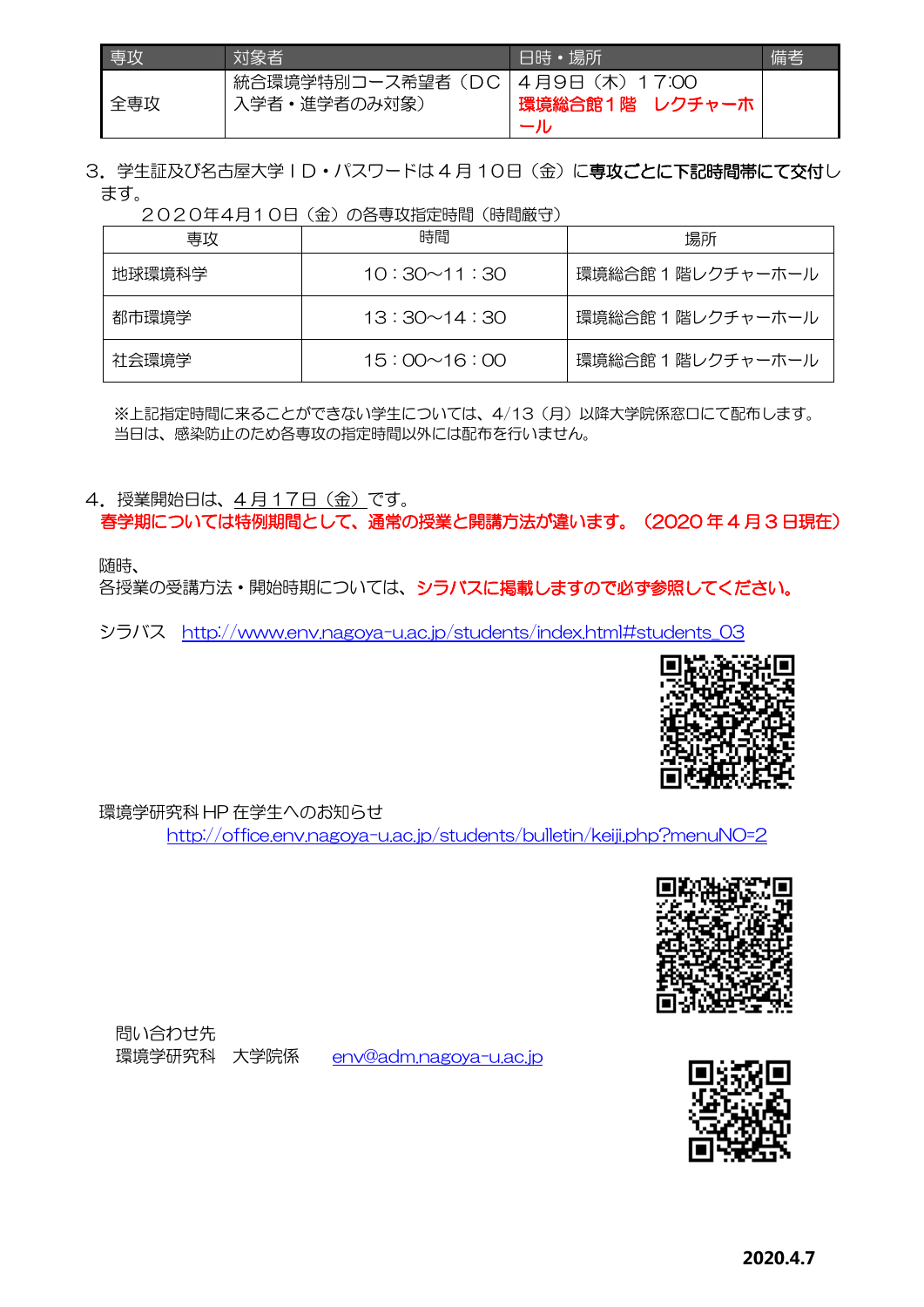## **Dear New Students April 2020 (Orientation schedule has been changed)**

- 1. University-wide entrance ceremony has been canceled.
- 2. Orientation for the Graduate School of Environment Studies (GSES) will be held as follows.

<Orientation for the Graduate School of Environment Studies (GSES)> has been canceled.

< Orientation by each department> April 7 (tue) April 8(wed)

Please refer to the following homepage

http://office.env.nagoya-u.ac.jp/students/bulletin/keiji.php?menuNO=2

| Department                                          | Who must attend                                                                                                                                                                 | Venue & Time                                                                                                                                                                                                                                                                                                                                                                                                                                                                                                                       | <b>Notes</b>                                              |
|-----------------------------------------------------|---------------------------------------------------------------------------------------------------------------------------------------------------------------------------------|------------------------------------------------------------------------------------------------------------------------------------------------------------------------------------------------------------------------------------------------------------------------------------------------------------------------------------------------------------------------------------------------------------------------------------------------------------------------------------------------------------------------------------|-----------------------------------------------------------|
| Earth and                                           | <b>[Earth and Planetary</b><br>Sciences <sub>1</sub>                                                                                                                            | <b>Orientation has been canceled.</b><br>Please refer to the following homepage                                                                                                                                                                                                                                                                                                                                                                                                                                                    |                                                           |
| Environmental<br>Science                            | [Hydrosheric-<br>Atomospheric Sciences]                                                                                                                                         | http://office.env.nagoya-<br>u.ac.jp/students/bulletin/keiji.php?menu<br>$NO=2$                                                                                                                                                                                                                                                                                                                                                                                                                                                    |                                                           |
|                                                     | [Sustainable Development<br>Studies Course]<br>All new students                                                                                                                 | 13:30, April 7(Tue.)<br>Lecture Room 2, 3rd floor, Environmental<br><b>Studies Building</b>                                                                                                                                                                                                                                                                                                                                                                                                                                        |                                                           |
| Environmental<br>Engineering<br>and<br>Architecture | <b>Orientation has been canceled.</b><br>[Architecture Course]<br><b>Please refer to the following</b><br>All new students<br>https://nuss.nagoya-<br>u.ac.jp/s/r2Yd28WyXpEMMmP |                                                                                                                                                                                                                                                                                                                                                                                                                                                                                                                                    |                                                           |
|                                                     | Students who have entered<br>school under the NUGELP or<br>Forefront Studies Program.                                                                                           | 16:00, April 7 (Tue.)<br>Seminar Room 2, 3rd floor, Environmental<br><b>Studies Building</b>                                                                                                                                                                                                                                                                                                                                                                                                                                       | <b>NUGELP</b><br>and<br>Forefront<br>participants<br>only |
| Social and<br>Human<br>Environment                  | All new students                                                                                                                                                                | [Economic Environment]<br><b>Orientation has been canceled.</b><br><b>Please refer to the following</b><br>homepage<br>http://office.env.nagoya-<br>u.ac.jp/students/bulletin/keiji.php?<br>$menuNO=2$<br><b>[Environmental Law and Politics]</b><br>April 7 (Tue) 14: 00~14: 30<br><b>B41 C444/ Main Building for</b><br><b>Inter-Departmental Education</b><br>[Sociology]<br>April 7(Tue)13: $30\sim$<br>D22 Lecture Hall /Environmental<br><b>Studies Hall</b><br>[Environmental Policies]<br>[Geography]<br><b>Instructed</b> |                                                           |

## 【Course participants only】

| Department         | Who must attend                                                                                       | Venue & Time                                                                                     | <b>Notes</b> |
|--------------------|-------------------------------------------------------------------------------------------------------|--------------------------------------------------------------------------------------------------|--------------|
| All<br>departments | Students who would like to<br>participate in the "Integrated<br><b>Environmental Studies Course</b> " | 17:00, April 9 (Thu.)<br>D <sub>2</sub> <sup>2</sup> Lecture Hall<br>/Environmental Studies Hall |              |